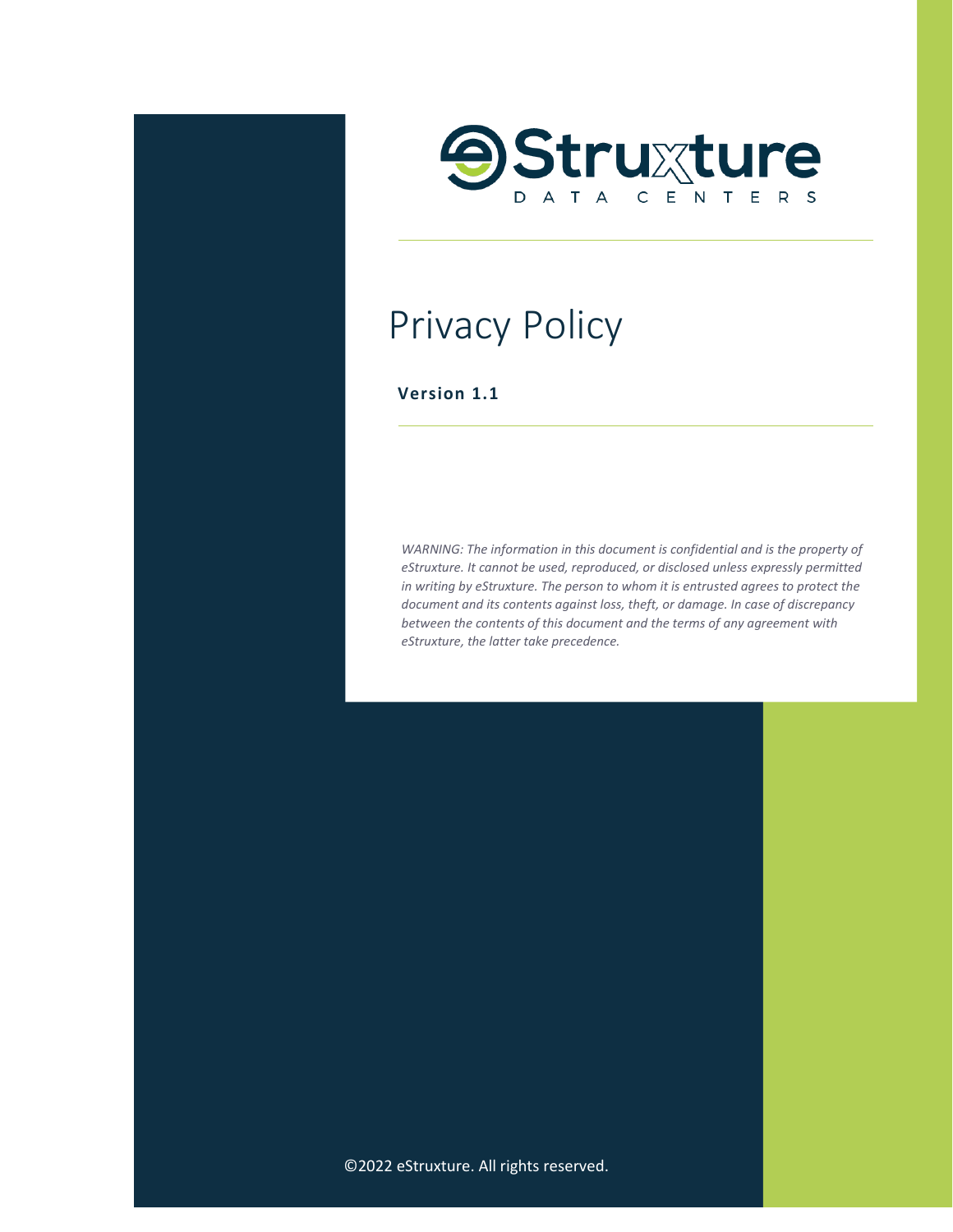

# <span id="page-1-0"></span>0. DOCUMENT CONTROL TABLE

| <b>DOCUMENT INFORMATION</b>                    |                                                                         |  |  |
|------------------------------------------------|-------------------------------------------------------------------------|--|--|
|                                                | <b>TITLE Privacy Policy</b>                                             |  |  |
| <b>PARENT DOCUMENT N/A</b>                     |                                                                         |  |  |
|                                                | <b>DOCUMENT OWNER</b> Senior Vice-President and Chief Financial Officer |  |  |
| <b>EFFECTIVE DATE</b> June 1, 2022             |                                                                         |  |  |
| <b>LAST APPROVED DATE N/A</b>                  |                                                                         |  |  |
| <b>NEXT REVIEW DATE June 1, 2023</b>           |                                                                         |  |  |
| <b>INFORMATION CLASSIFICATION Business Use</b> |                                                                         |  |  |
|                                                | <b>DOCUMENT LOCATION</b> Estruxture Policies & Standards                |  |  |

| <b>VERSION CONTROL AND HISTORY</b> |                |                            |               |                                                      |  |  |  |
|------------------------------------|----------------|----------------------------|---------------|------------------------------------------------------|--|--|--|
| <b>DATE</b>                        | <b>VERSION</b> | <b>NAME</b>                | <b>STATUS</b> | <b>DESCRIPTION OF CHANGES</b>                        |  |  |  |
| September 20, 2021                 | 1.0            | Draft<br>Stephanie Colford |               | Updated existing Privacy Policy                      |  |  |  |
| September 20, 2021                 | 1.0            | Andrew Palmer              | Draft         | Updated policy template, added compliance references |  |  |  |
| September 21, 2021                 | 1.0            | Marie-Josée Lapierre       | Final         | <b>Approved Privacy Policy</b>                       |  |  |  |
| September 21, 2021                 | 1.0            | Executive Leadership Team  | Final         | <b>Approved Privacy Policy</b>                       |  |  |  |
| June 1, 2022                       | 1.1            | Annie Corbeil              | Final         | Modifications reflecting changes in regulations      |  |  |  |

| <b>ISO/IEC/REGULATION CROSS-REFERENCES</b>  |                  |                                                        |                                 |  |  |  |
|---------------------------------------------|------------------|--------------------------------------------------------|---------------------------------|--|--|--|
| <b>DOCUMENT SECTION</b><br><b>REFERENCE</b> | <b>STANDARD</b>  | <b>ICLAUSE OR ANNEX A CONTROLI</b><br><b>REFERENCE</b> | <b>DESCRIPTION</b>              |  |  |  |
| <b>Entire Document</b>                      | ISO 27001        | A.18.0.3                                               | <b>Privacy Policy Statement</b> |  |  |  |
| <b>Entire Document</b>                      | SOC <sub>2</sub> |                                                        | <b>Privacy Policy Statement</b> |  |  |  |
| <b>Entire Document</b>                      | PCI DSS          |                                                        | <b>Privacy Policy Statement</b> |  |  |  |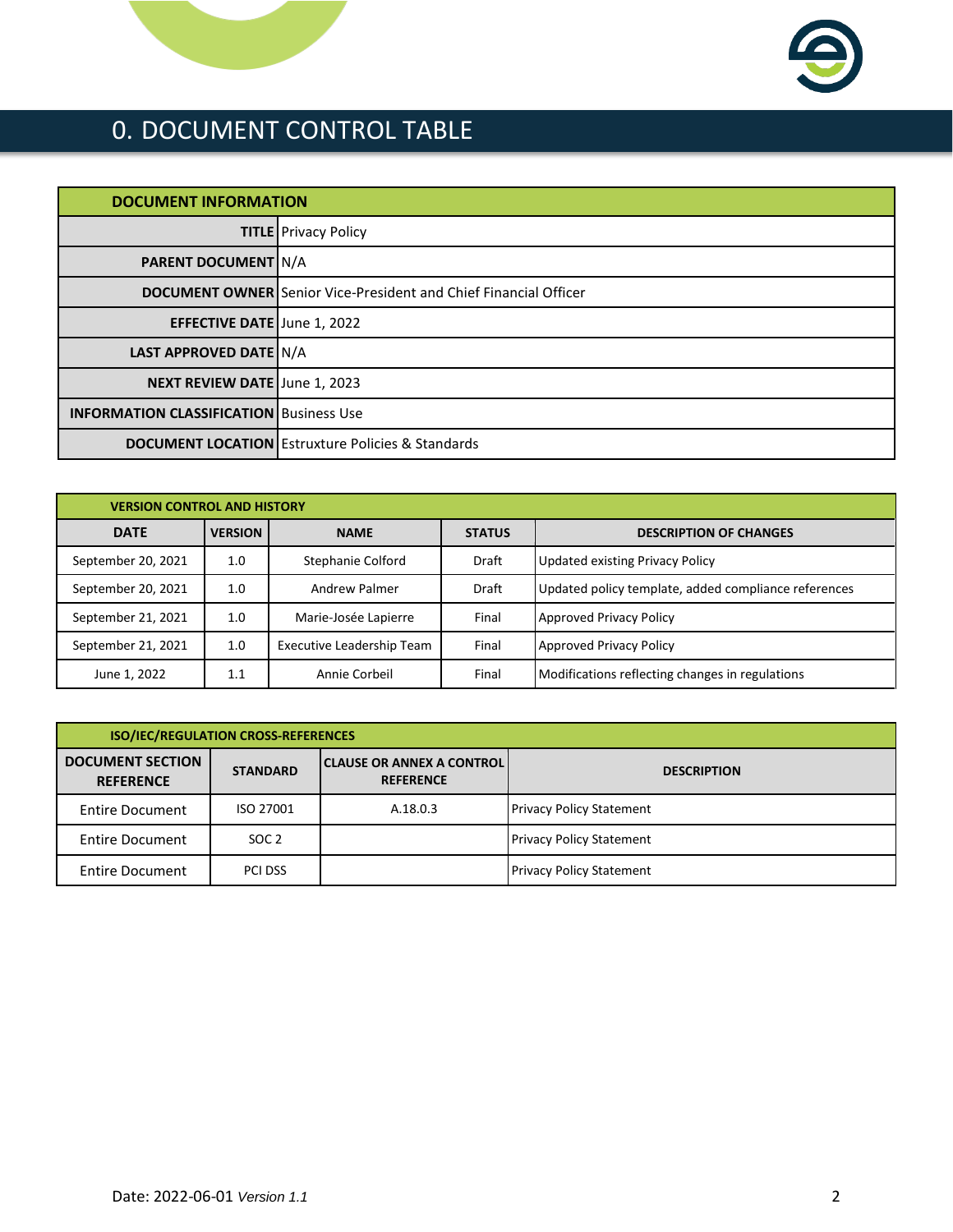



#### **TABLE OF CONTENTS**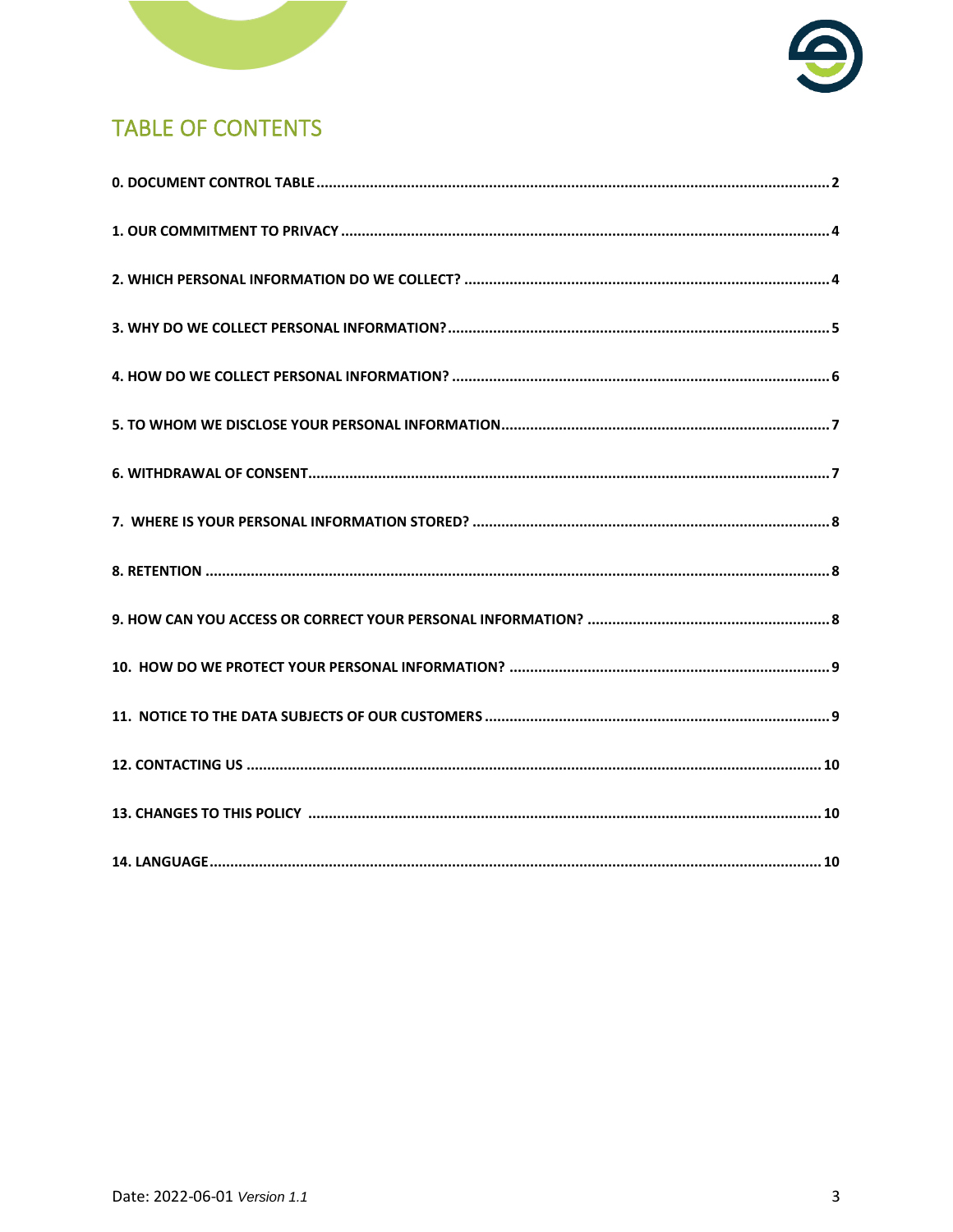

#### 1. OUR COMMITMENT TO PRIVACY

<span id="page-3-0"></span>eStruxture Data Centers Inc. and its affiliates ("**eStruxture**", "**we**", "**us**") are committed to protecting the accuracy, privacy and security of the Personal Information (as defined below) that our customers and website users ("**you**") provide to us or that we obtain in the course of our relationship. This eStruxture privacy policy (the "**Privacy Policy**") is a statement of principles and guidelines that describes the types of Personal Information we collect, the manner in which we do so and how we use and disclose Personal Information, consistent with our commitment to respecting your online privacy and recognizing your need for appropriate protection of your Personal Information.

Our Privacy Policy is designed to comply with applicable privacy acts and applies to our company sales, our websites (the "**Site**", currently at: https://www.estruxture.com), and all other manners or channels in which eStruxture collects and uses your Personal Information. Our Privacy Policy may be updated from time to time.

By using our services and accessing our Site, you accept the terms of this Privacy Policy and consent to the collection, use, processing, disclosure and retention of your information as described in this Privacy Policy. You may change or withdraw your consent at any time, on reasonable notice, subject to legal or contractual restrictions.

### <span id="page-3-1"></span>2. WHICH PERSONAL INFORMATION DO WE COLLECT?

For the purposes of this Privacy Policy, "**Personal Information**" means all recorded information about an identifiable individual. Personal information that is aggregated and cannot be associated with an identifiable individual is not considered to be Personal Information.

The types of Personal Information that we may collect from you from time to time include:

- Name, address, telephone numbers, email addresses, credit card information, governmentissued identification, ID check, biometric information\*, video and photo images, the Internet protocol (IP) address used to connect your computer to the Internet, and your photograph for access card purposes.
- Information pertaining to your use of our products and services when you register for our services.
- Technical information about your internet connection, the equipment you use to access our Site, and usage details.
- Non-personal details about your interactions with our Site and marketing communications, including information such as pages you viewed or searched for, page response times, download errors, and page or email interaction information (such as scrolling, clicks, and mouse-overs).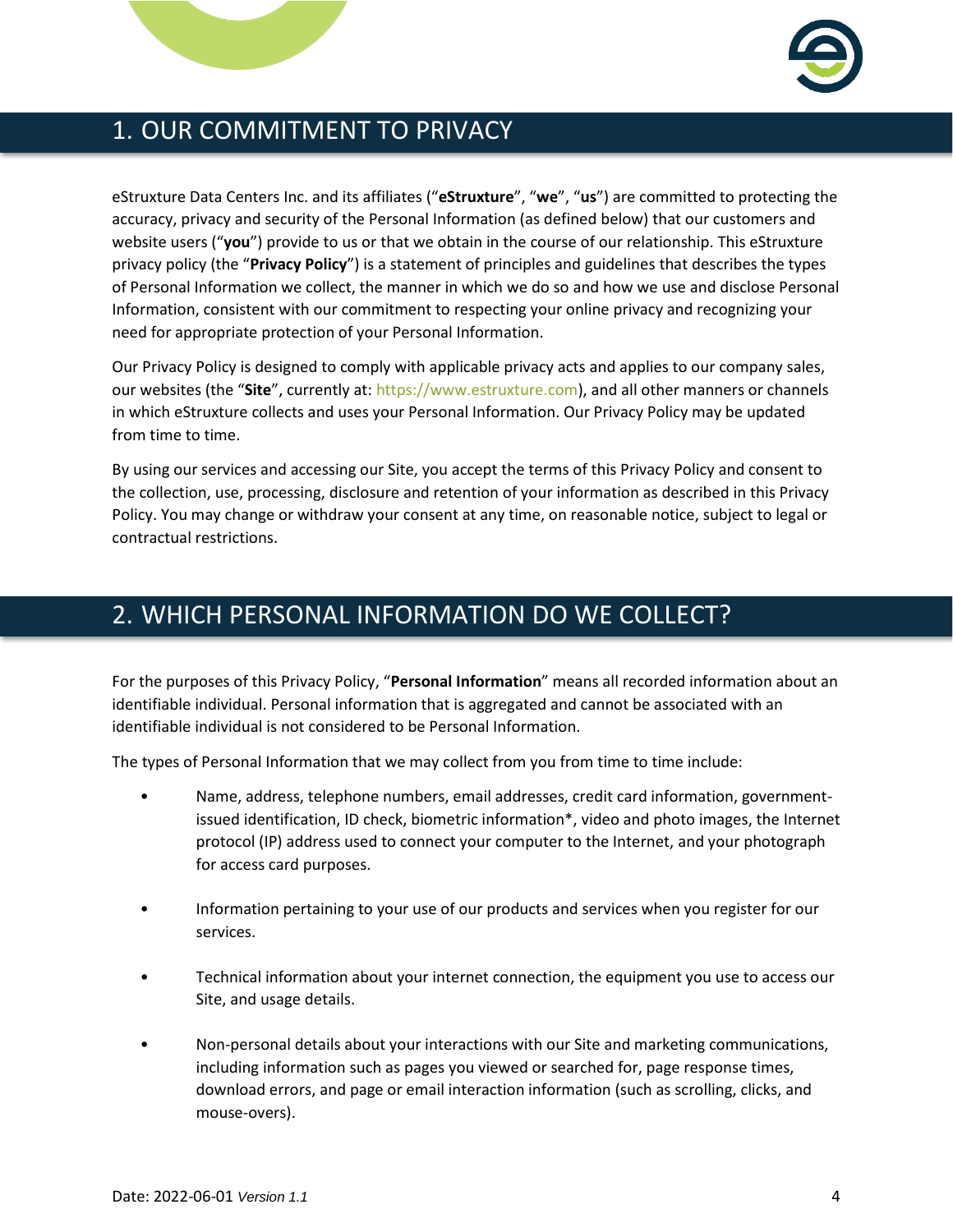

\*When we perform a fingerprint or a facial scan, we only collect a hash, which is not an image of the fingerprint or face, but an electronic description of the fingerprint or facial scan. It is not possible to recreate the fingerprint or facial scan with a hash.

We do not collect, access or process any Personal Information that is stored by our customers in our data centers.

This Privacy Policy only applies to information collected when visiting our Site or otherwise using our services. We are not responsible for the privacy practices and policies of third parties, including those of third party websites that may be linked from our Site. We encourage you to review the privacy policies of all websites you visit as their practices may differ from ours.

Our Site is also not intended for children under 14 years of age. We do not knowingly collect personal information from children under 14. If you are under 14, do not use the Site or otherwise provide us with any Personal Information. If you believe we might have any information from or about a child under 14, please contact us using the contact information in the Contacting Us section below so that we may take appropriate action.

#### <span id="page-4-0"></span>3. WHY DO WE COLLECT PERSONAL INFORMATION?

We generally collect Personal Information for the following purposes:

- Provide you with information, products, or services that you request: We use Personal Information to establish, develop and preserve our business relationships with customers, suppliers and other individuals with whom we deal with.
- Create, establish and administer your account: This includes to establish or verify the eligibility and credit of persons that use, or intend to use, one or more of the products or services we offer and to provide notices concerning your account, including expiration and renewal notices.
- To carry out our obligations and enforce our rights arising from any contracts with you, including for billing and collection or to comply with legal requirements.
- Security and accuracy: We use Personal Information to authenticate the identity of our customers or suppliers, for the administration of access to our facilities, for the security and protection of our operations, to preserve the privacy of our customers contacting us by telephone, electronic means or otherwise and to ensure our records are accurate in order to protect our customers and eStruxture from error and fraud.
- Management and quality: We use Personal Information to improve our Site, products or services, marketing, or customer relationships and experiences, including for internal training and quality assurance purposes, for audit purposes and to manage our business and ensure the efficiency, reliability and security of our systems and networks.
- Customer Service and advertisement: We use Personal Information to measure or understand the effectiveness of the advertising we serve to you and others, and to deliver relevant advertising to you. From time to time we may also use Personal Information to conduct surveys on the quality of our products, services or customer service, to provide our customers with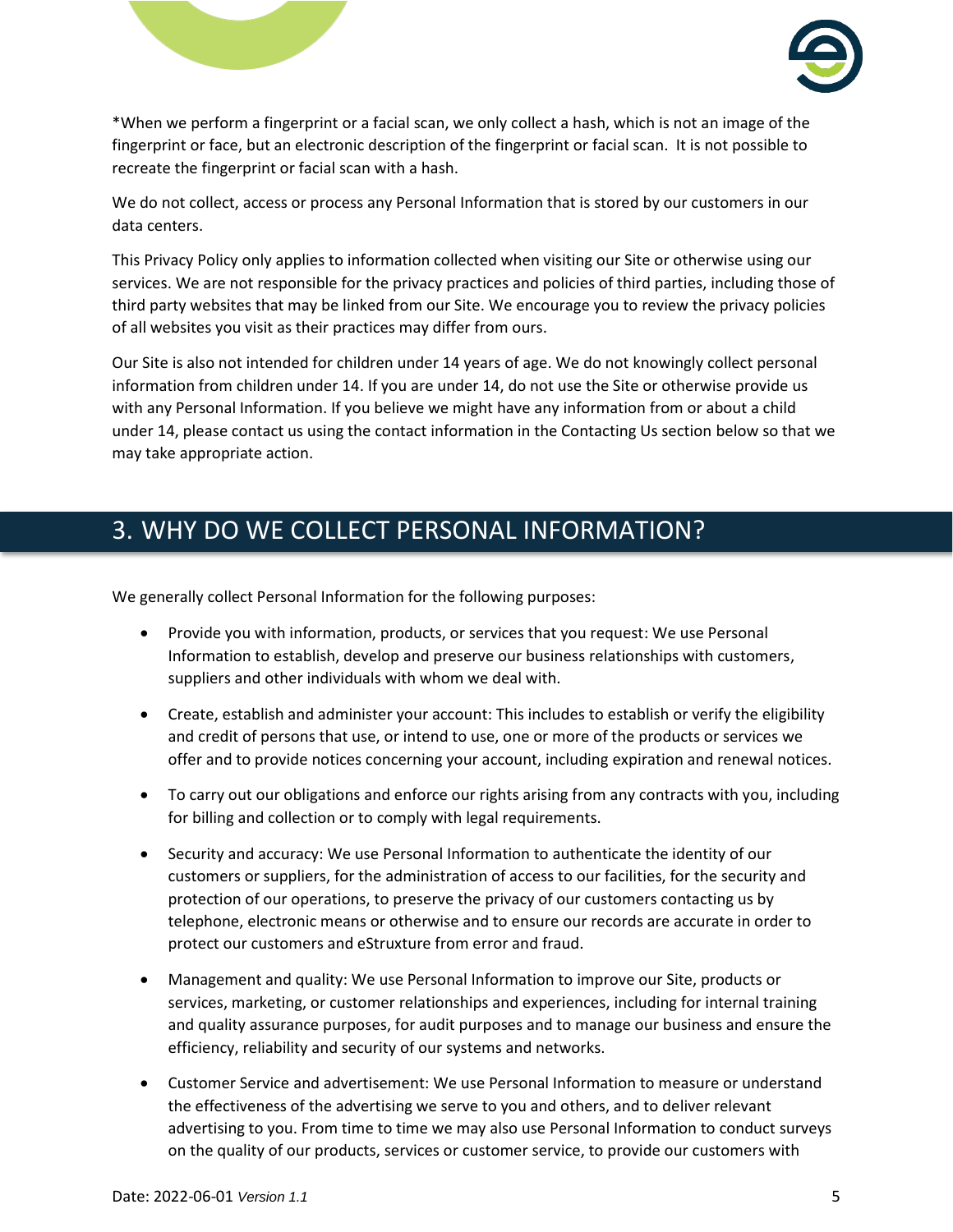

offers for additional products and services that we feel may be of interest or to provide personalized products and services as well as product recommendations and to understand and assess the interests, wants and changing needs of customers with a view to improving our products and services and developing new ones.

- Human Resources: If you have applied for employment with eStruxture, the Personal Information submitted with your job application will be used for recruitment and other customary human resources purposes. For example, we may send you information about new job opportunities within eStruxture as well as other career development resources.
- To notify you about changes to our Site or any products or services we offer or provide though it.
- In any other way we may describe when you provide the information to us and for any other purpose with your consent.

We will not collect or use Personal Information for any other or new purpose without obtaining your consent, unless required or authorized by law.

#### <span id="page-5-0"></span>4. HOW DO WE COLLECT PERSONAL INFORMATION?

We collect most Personal Information about you directly from you, with your consent for the purposes outlined in this Privacy Policy. We may also obtain Personal Information about you from third parties, with your consent. For example, for credit evaluation purposes, we may need to determine your creditworthiness through contact with an independent credit-reporting agency.

To ensure our Site is optimized for ease of use, or for future communications, we or our service provider(s) may also use cookies to collect standard Internet log information about your computer and internet connection and how and when you use the Site. A cookie is a small file placed on the hard drive of your computer. The information we collect may include, but may not be limited to, your IP address, technical information about your computer and internet connection, and non-personal details about your interactions with our Site, including location data, weblogs, time, date, your language preferences, browser used, referring web addresses, other communication data, searches conducted, pages visited, etc. This information helps us to improve our Site and deliver a better and more personalized service.

You may refuse to accept browser cookies by activating the appropriate setting on your browser; however, if you select this setting you may be unable to access certain parts of our Site or certain parts of our Site may not function properly. Unless you have adjusted your browser setting so that it will refuse cookies, our system will issue cookies when you direct your browser to our Site.

Our email marketing communications may also contain a single, small electronic file that is a campaignunique "web beacon pixel" to tell us whether our emails are opened and, combined with other technology, verify any clicks through to links within the email. We may use this information for purposes including determining which of our emails are more interesting to you and to query whether users who do not open our emails wish to continue receiving them. The pixel will be deleted when you delete the email. If you do not wish the pixel to be downloaded to your device, through your email account, you can opt to not download images from us.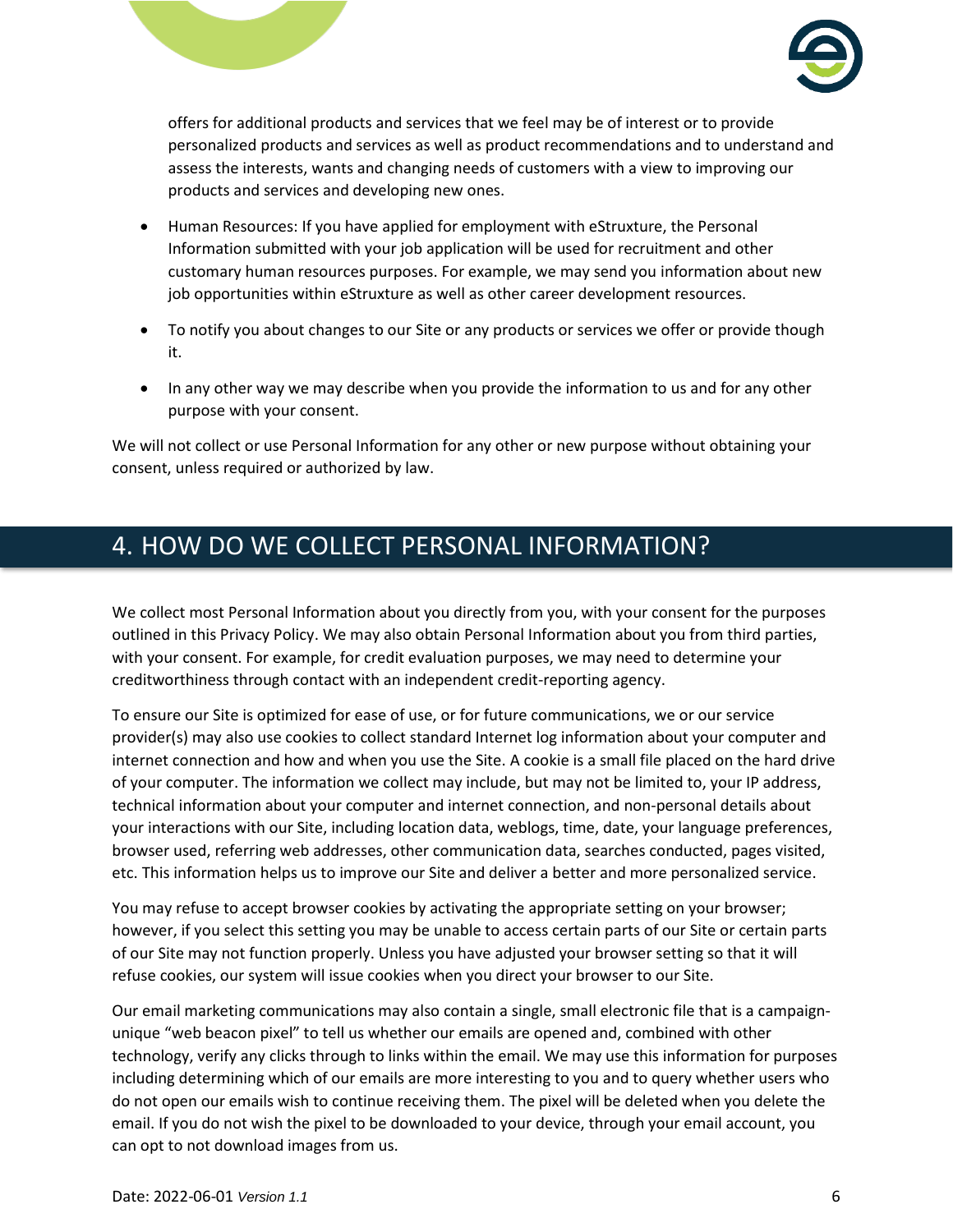

You may unsubscribe from email marketing communications from us at any time by using the unsubscribe mechanism at the bottom of our emails or reaching out to us as described in the Contacting Us section below. You may also choose not to click links in the email marketing communications that we send you.

#### <span id="page-6-0"></span>5. TO WHOM WE DISCLOSE YOUR PERSONAL INFORMATION

We do not sell or rent our customers' Personal Information to any other party; however, we may disclose Personal Information that we collect or that you provide as described in this Privacy Policy:

- To our subsidiaries and affiliates.
- To contractors, vendors, service providers, agents, and other third parties we use to support our business (such as analytics providers that assist us with website improvement and optimization) and who are contractually obligated to keep the Personal Information confidential, use it only for the purposes for which we disclose it to them, and to process the personal information with the same standards set out in this Privacy Policy.
- To fulfill the purposes for which you provide it.
- In the event we sell or transfer all or a portion of our business assets (e.g., further to a merger, reorganization, liquidation, bankruptcy, or any other business transaction), including negotiations of such transactions.
- For any other purpose disclosed by us when you provide the information and otherwise with your consent.

We may also disclose your Personal Information:

- To comply with any court order, law, or legal process, including to respond to any government or regulatory request, and otherwise as required or permitted by applicable law.
- For security purposes and to enforce or apply our Terms of Use, policies, and other agreements, including for billing and collection purposes.
- If we believe disclosure is necessary or appropriate to protect the rights, property, or safety of eStruxture, our customers, or others, including to investigate or deter fraud.

#### <span id="page-6-1"></span>6. WITHDRAWAL OF CONSENT

As explained above, we will collect, use or disclose your Personal Information with your knowledge and consent, including as set out in this Privacy Policy, except where otherwise required or permitted by law. The method of obtaining consent depends on the circumstances and may be oral or written, express or implied. By using the Site, or by providing your Personal Information to us, you acknowledge and consent to the use of such information in accordance with this Privacy Policy.

Where you have provided your consent to the collection, use, and disclosure of your Personal Information, you may have the legal right to change or withdraw your consent at any time, on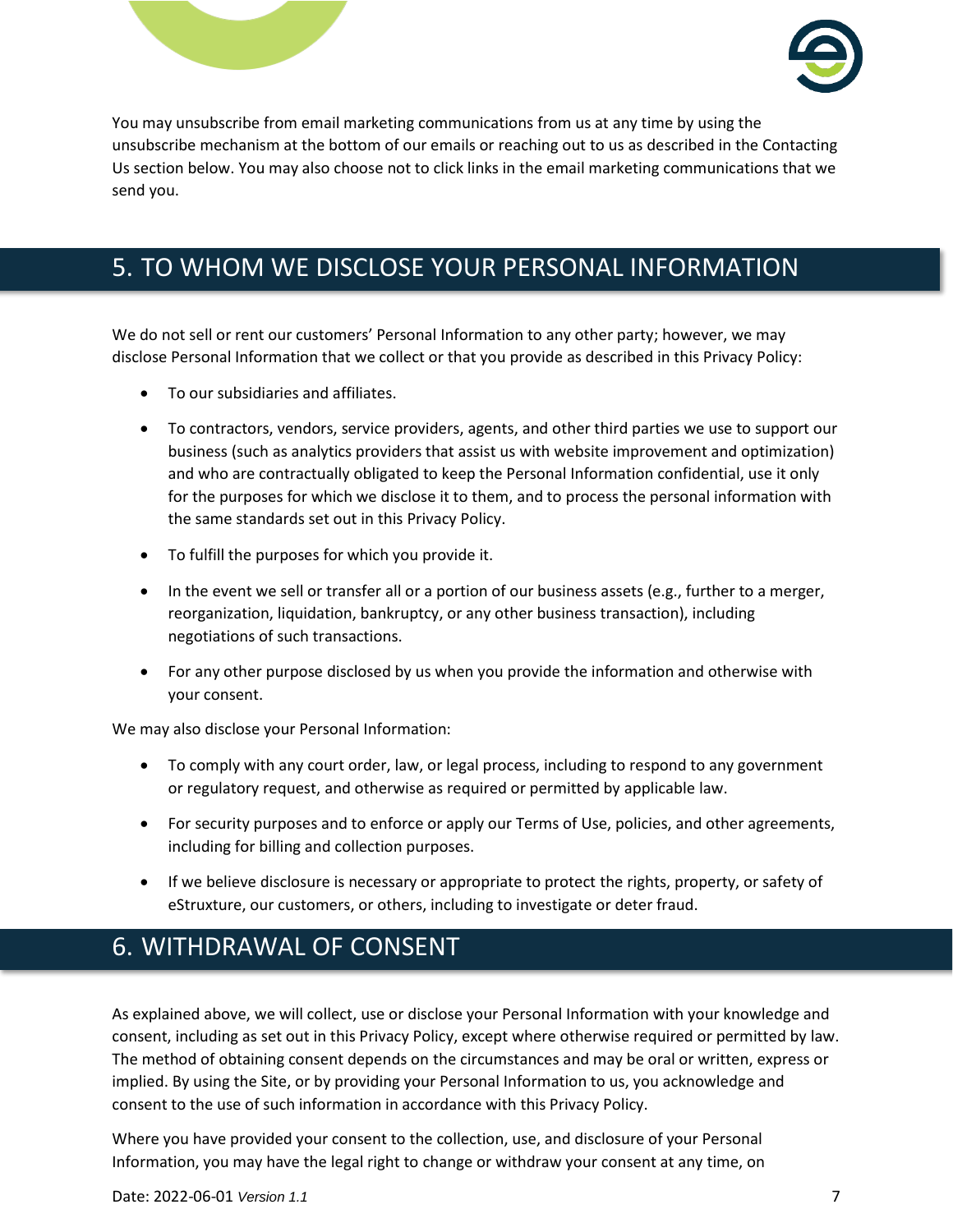

reasonable notice, subject to legal or contractual restrictions. In order to change or withdraw your consent, please refer to the Contacting Us section below. Please note that the withdrawal of your consent may impact our ability to provide you with specific services.

#### <span id="page-7-0"></span>7. WHERE IS YOUR PERSONAL INFORMATION STORED?

We store your Personal Information in secured locations and on servers controlled by us, located solely within our offices and data centers within Canada.

In addition, as noted above, we may share some of your Personal Information in the normal course of business with third party service providers who assist us in managing our business and serving you, such as vendors, suppliers and agents. Certain of these service providers may be located outside of Quebec and/or Canada, including in the United States and in other jurisdictions with different privacy laws that may or may not be as comprehensive as Canadian law. In these circumstances, the governments, courts, law enforcement, or regulatory agencies of those foreign jurisdictions may be able to obtain access to your personal information through the laws of their respective jurisdictions.

When you provide Personal Information to us through the Site or by using our services, you consent to such transfer of your Personal Information and the processing of your information in this manner.

To obtain a current list of the countries where Personal Information subject to this Privacy Policy is collected, used, disclosed and/or stored, please refer to the Contacting Us section below.

#### <span id="page-7-1"></span>8. RETENTION

Personal information will be retained in compliance with our internal Record Retention Guidelines, only as long as necessary for the fulfilment of the purposes for which it was collected and for which consent was received, unless otherwise required by law. For example, we keep your information for the time we are providing you with a service, and for a reasonable time thereafter. Personal information that is no longer required to fulfil the identified purposes and no longer required to be retained under applicable laws will be destroyed, erased or anonymized.

## <span id="page-7-2"></span>9. HOW CAN YOU ACCESS OR CORRECT YOUR PERSONAL INFORMATION?

It is important that the personal information we hold about you is accurate and current. Please keep us informed if your personal information changes.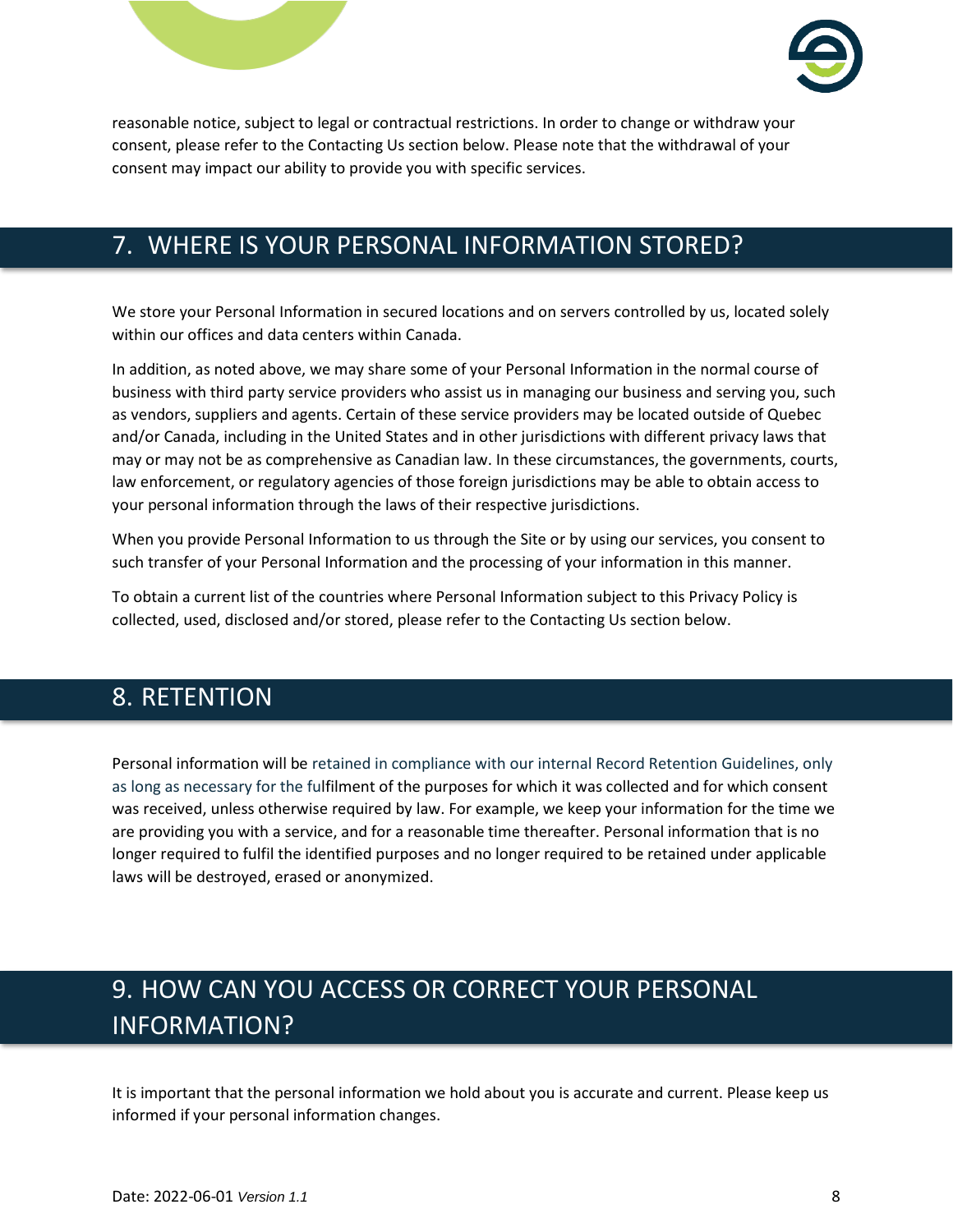

Upon written request to the Privacy Officer, subject to certain exceptions, you have a right to access and to correct the Personal Information that we have about you. Subject to applicable law and the nature of your relationship with us, we will inform you of the existence, use, and disclosure of your Personal Information and will give you access to that information. You may also have the right to correct any information that is inaccurate, incomplete or equivocal, cause certain information to be deleted, or deposit written comments with respect to your Personal Information.

To exercise any of these rights with respect to your Personal Information, please refer to the Contacting Us section below. In your request, please specify what information you would like to access or have changed. Once a request has been submitted, we may ask you for additional information in order to verify your identity or to provide additional details to help us respond to your request.

Please note that in certain circumstances, we may refuse to act or impose limitations on your rights, as permitted or required by applicable law. If we cannot provide you with access to your Personal Information, we will inform you of the reasons why, subject to any legal or regulatory restrictions.

#### <span id="page-8-0"></span>10. HOW DO WE PROTECT YOUR PERSONAL INFORMATION?

We make commercially reasonable efforts to protect against the loss, misuse, and alteration of Personal Information under our control. Our security policies are periodically reviewed and enhanced as necessary.

We employ administrative, contractual, and technological safeguards to protect your information. For example, only authorized employees and suppliers have access to Personal Information of representatives of our customers and visitors of our facilities. Where information is sent to a third party for processing, we impose appropriate contractual protections, including by requiring that service providers only use the information for the limited purposes for which it was disclosed and apply appropriate security measures to protect the information. Moreover, we operate secure data networks protected by industry standard firewall and password protection systems.

The safety and security of your information also depends on you. Where we have given you (or where you have chosen) a password for access to certain parts of our Site, you are responsible for keeping this password confidential.

Unfortunately, the transmission of information via the Internet is not completely secure. Although we do our best to protect your Personal Information, we cannot guarantee the security of your Personal Information transmitted to our Site or in connection with our services. We are not responsible for circumvention of any privacy settings or security measures contained on the Site.

#### <span id="page-8-1"></span>11. NOTICE TO THE DATA SUBJECTS OF OUR CUSTOMERS

If you have provided Personal Information to our customers, or to customers of eStruxture affiliates, who are using eStruxture's information technology services to store or otherwise process your Personal Information, all such Personal Information on our systems is provided and controlled by our customers